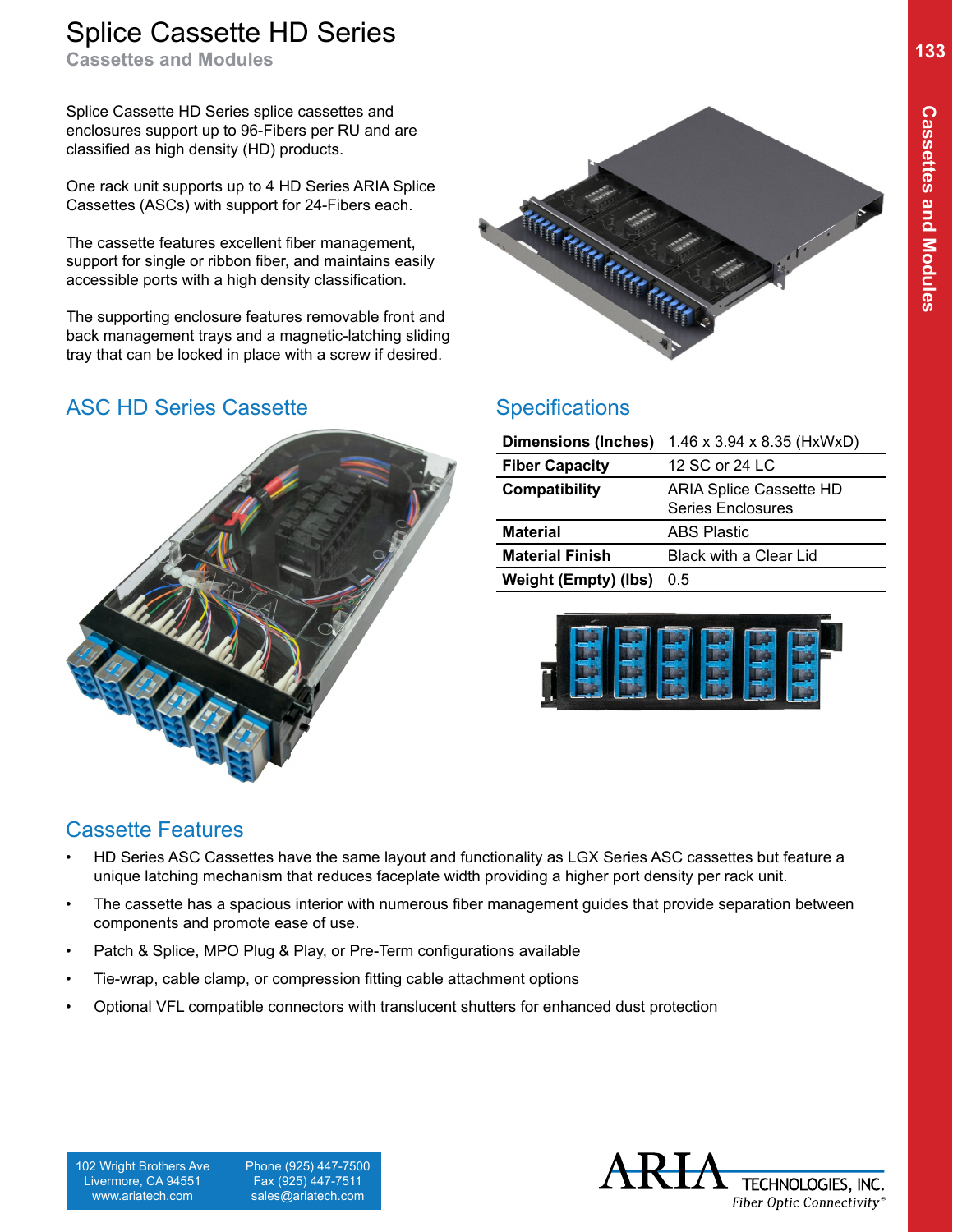**134**

## Splice Cassette HD Series

**Cassettes and Modules**

### ASC HD Series 1RU Enclosure Specifications



| 1                                      |
|----------------------------------------|
| $1.75 \times 17.6 \times 16.6$ (HxWxD) |
| 4                                      |
| 48 (SC) or 96 (LC)                     |
| 19" Frames                             |
| 1.5mm Thick Steel & Aluminum           |
| <b>Black Powder Coat</b>               |
| 9.5                                    |
|                                        |

### Enclosure Features

- The rear of the enclosure rear features an easily removable lid that provides enhanced fiber access.
- Front and rear cable management trays provide fiber organization flexibility and can be removed to reduce the overall depth of the panel if needed.
- The magnetic latching sliding tray improves connector and splicing compartment without removing the cassettes. This feature can be disabled by fixing the tray in place with a screw if sliding functionality is not desired.

### Variable Panel Depth

The panel can be modified to fit in spaces with limited clearance by removing the front and/or rear management trays to create a more compact enclosure.

Both front and rear trays easily detach by loosening the two thumbscrews on the left and right side.



VFL Compatible Shuttered LCs Available Accessories







Micro Compression Fitting P/N: CF-XXS



Two-Piece Cable Clamp P/N: ASC-CLAMP

 Phone (925) 447-7500 Fax (925) 447-7511 sales@ariatech.com





|  | ٠ |  |
|--|---|--|
|  |   |  |